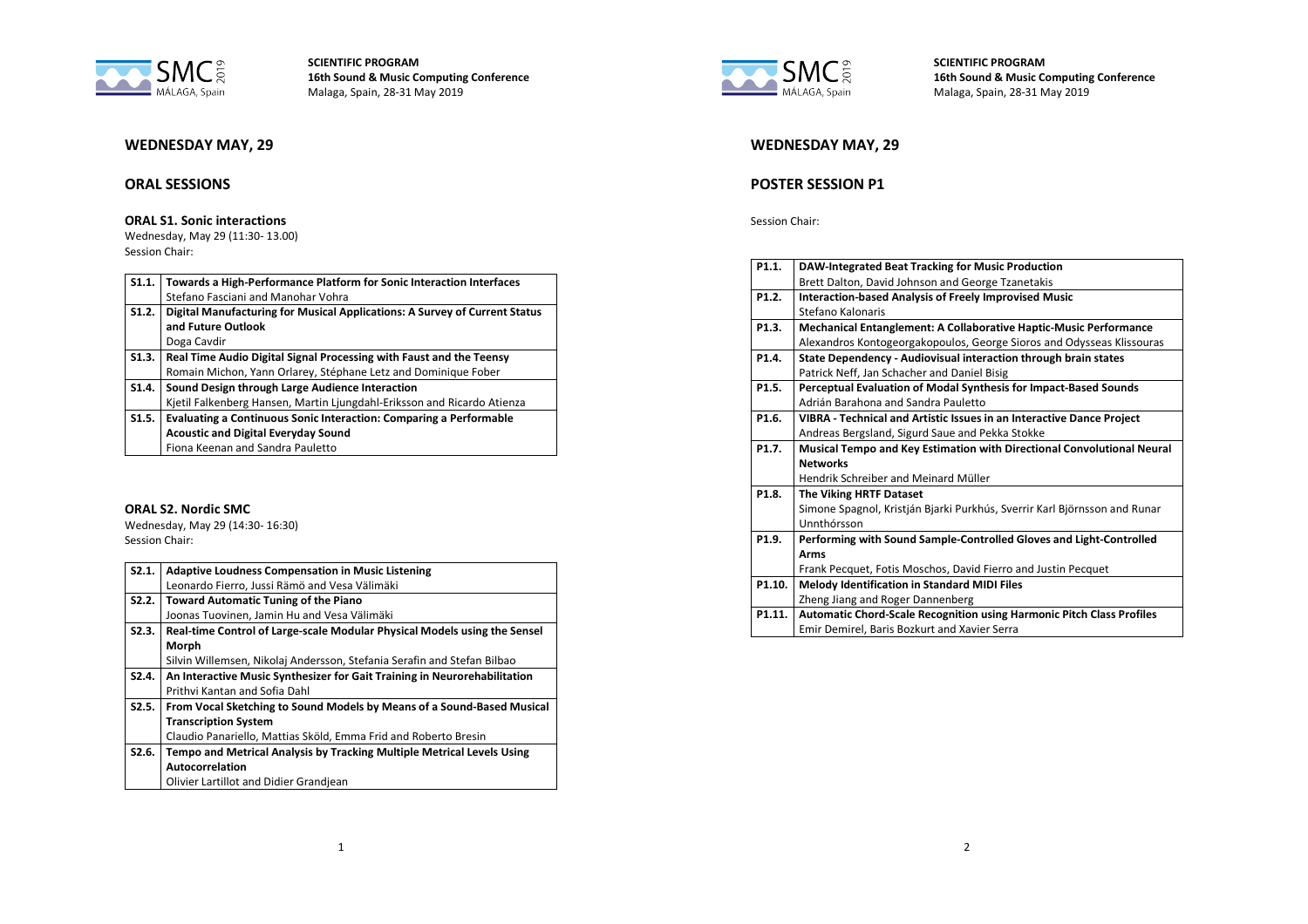



**SCIENTIFIC PROGRAM 16th Sound & Music Computing Conference** Malaga, Spain, 28-31 May 2019

# **WEDNESDAY MAY, 29**

### **DEMO SESSION D1**

Session Chair: Alberto Peinado

| D1.1.              | <b>Exciting Digital Resonators with Analogue Sound</b>                    |
|--------------------|---------------------------------------------------------------------------|
|                    | Max Neupert and Clemens Wegener                                           |
| D <sub>1</sub> .2. | <b>Melody Slot Machine</b>                                                |
|                    | Masatoshi Hamanaka                                                        |
| D1.3.              | <b>OM-AI: A Toolkit to Support AI-Based Computer-Assisted Composition</b> |
|                    | <b>Workflows in OpenMusic</b>                                             |
|                    | Anders Vinjar and Jean Bresson                                            |
| D <sub>1.4</sub> . | URALI: a proposal of approach to real-time audio synthesis in Unity       |
|                    | <b>Enrico Dorigatti</b>                                                   |
| D1.5.              | A Sequencer with Decoupled Track Timing                                   |
|                    | Silvan David Peter and Gerhard Widmer                                     |
| D1.6.              | <b>Musicypher: Music for Message Encryption</b>                           |
|                    | Víctor Jaime Marín and Alberto Peinado                                    |
| D1.7.              | A Platform for Processing Sheet Music and Developing Multimedia           |
|                    | <b>Application</b>                                                        |
|                    | Fu-Hai Frank Wu                                                           |
| D <sub>1.8</sub> . | Capturing the Reaction Time to Distinguish between Voice and Music        |
|                    | Alejandro Villena-Rodríguez, Lorenzo J. Tardón, Isabel Barbancho, Ana M.  |
|                    | Barbancho, Irene Gómez-Plazas and María-José Varela-Salinas               |
| D1.9.              | Physical Models and Real-Time Control with the Sensel Morph               |
|                    | Silvin Willemsen, Stefan Bilbao, Nikolaj Andersson and Stefania Serafin   |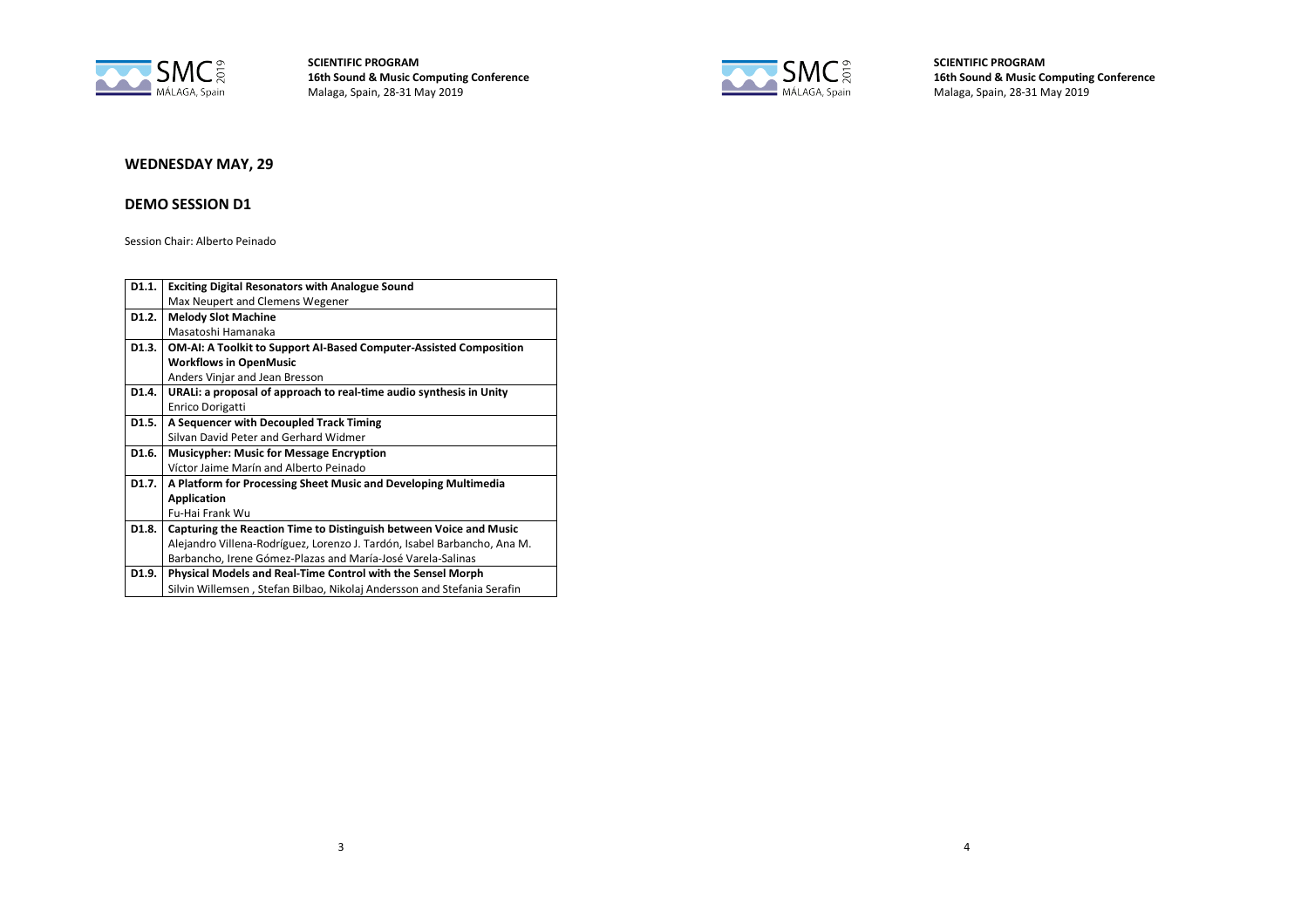

# **THRUSDAY MAY, 30**

## **ORAL SESSIONS**

## **ORAL S3. Augmented and virtual realities**

Thursday, May 30 (09:00- 10:30) Session Chair:

| S3.1. | <b>Comparison and Implementation of Data Transmission Techniques through</b>    |
|-------|---------------------------------------------------------------------------------|
|       | Analog Audio Signals in the Context of Augmented Mobile Instruments             |
|       | Romain Michon, Yann Orlarey, Stéphane Letz and Dominique Fober                  |
| S3.2. | Mass-Interaction Physical Models for Sound and Multi-Sensory Creation:          |
|       | <b>Starting Anew</b>                                                            |
|       | Jerome Villeneuve and James Leonard                                             |
| S3.3. | Exploring the Effects of Diegetic and Non-diegetic Audiovisual Cues on          |
|       | <b>Decision-making in Virtual Reality</b>                                       |
|       | Anıl Camcı                                                                      |
| S3.4. | <b>OSC-XR: A Toolkit for Extended Reality Immersive Music Interfaces</b>        |
|       | David Johnson, Daniela Damian and George Tzanetakis                             |
| S3.5. | No Strings Attached: Force and Vibrotactile Feedback in a Guitar Simulation     |
|       | Andrea Passalenti, Razvan Paisa, Niels Christian Nilsson, Nikolaj S. Andersson, |
|       | Federico Fontana, Rolf Nordahl and Stefania Serafin                             |

### **ORAL S4. SMC tools and methodologies**

Thursday, May 30 (12:00- 13:00) Session Chair:

| S4.1. | A Framework for the Evaluation of Interpolated Synthesizer Parameter     |
|-------|--------------------------------------------------------------------------|
|       | <b>Mapping</b>                                                           |
|       | Darrell Gibson and Richard Polfreman                                     |
| S4.2. | Composing with Sounds: Designing an Object Oriented Daw for the          |
|       | <b>Teaching of Sound-Based Composition</b>                               |
|       | Stephen Pearse, Leigh Landy, Duncan Chapman, David Holland and Mihai Eni |
| S4.3. | Insights in Habits and Attitudes Regarding Programming Sound             |
|       | <b>Synthesizers: A Quantitative Study</b>                                |
|       | Gordan Kreković                                                          |



**SCIENTIFIC PROGRAM 16th Sound & Music Computing Conference** Malaga, Spain, 28-31 May 2019

# **THRUSDAY MAY, 30**

### **ORAL S5. Sound synthesis & analysis**

Thursday, May 30 (14:30- 16:30) Session Chair:

| S5.1. | <b>Experimental Verification of Dispersive Wave Propagation on Guitar Strings</b> |
|-------|-----------------------------------------------------------------------------------|
|       | Dmitri Kartofelev, Joann Arro and Vesa Välimäki                                   |
| S5.2. | Real-Time Modeling of Audio Distortion Circuits with Deep Learning                |
|       | Eero-Pekka Damskägg, Lauri Juvela and Vesa Välimäki                               |
| S5.3. | MI-GEN~: An Efficient and Accessible Mass-Interaction Sound Synthesis             |
|       | <b>Toolbox</b>                                                                    |
|       | James Leonard and Jerome Villeneuve                                               |
| S5.4. | <b>Combining Texture-Derived Vibrotactile Feedback, Concatenative Synthesis</b>   |
|       | and Photogrammetry for Virtual Reality Rendering                                  |
|       | Eduardo Magalhães, Emil Rosenlund Høeg, Gilberto Bernardes, Jon Ram               |
|       | Bruun-Pedersen, Stefania Serafin and Rolf Nordhal                                 |
| S5.5. | Percussion synthesis using loopback frequency modulation oscillators              |
|       | Jennifer Hsu and Tamara Smyth                                                     |
| S5.6. | Deep Linear Autoregressive Model for Interpretable Prediction of                  |
|       | <b>Expressive Tempo</b>                                                           |
|       | Akira Maezawa                                                                     |
| S5.7. | Metrics for the Automatic Assessment of Music Harmony Awareness in                |
|       | Children                                                                          |
|       | Federico Avanzini, Adriano Baratè, Luca Andrea Ludovico and Marcella              |
|       | Mandanici                                                                         |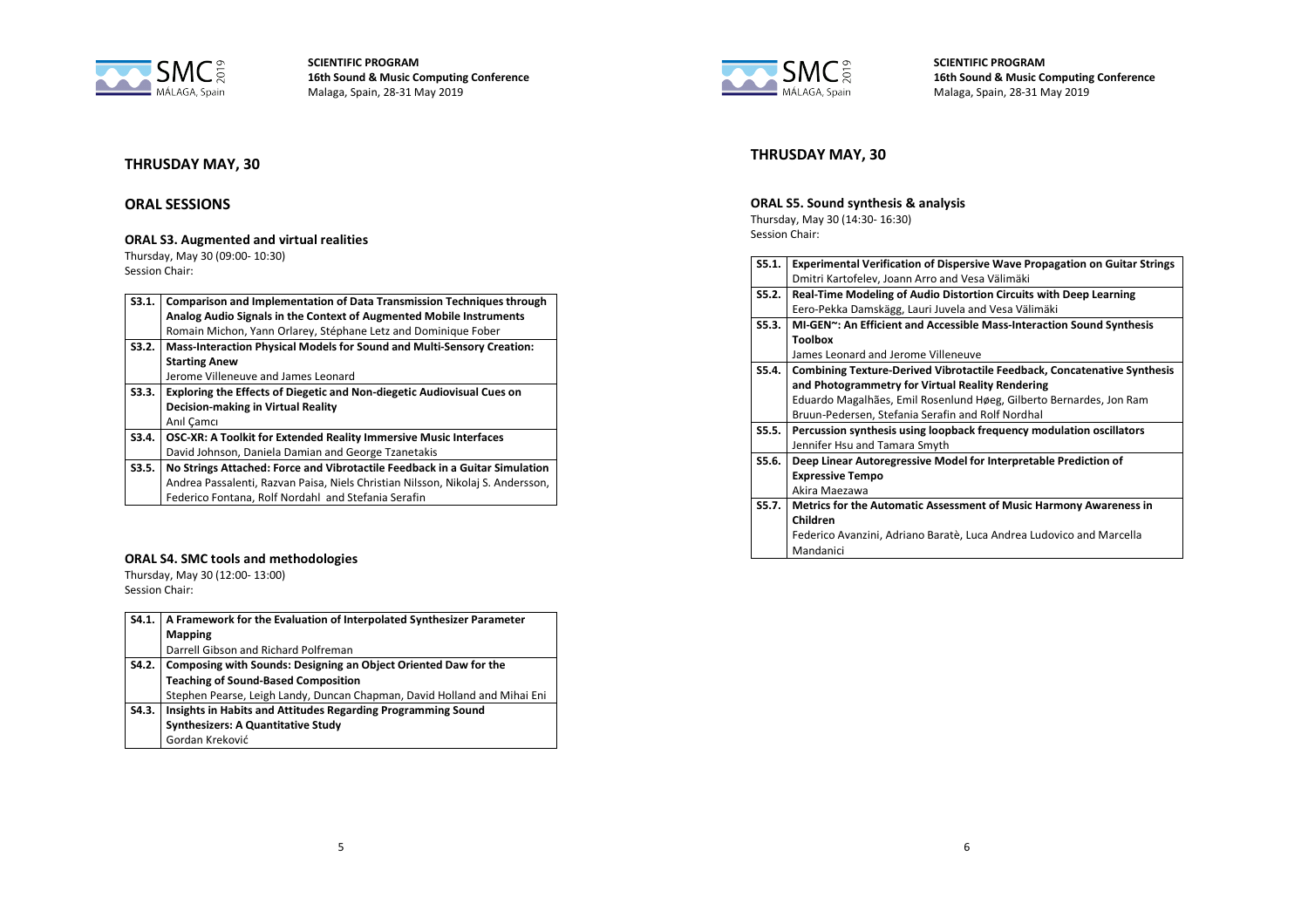



### **POSTER SESSION P2**

Session Chair:

| P2.1.               | RaveForce: A Deep Reinforcement Learning Environment for Music             |
|---------------------|----------------------------------------------------------------------------|
|                     | Generation                                                                 |
|                     | Qichao Lan, Jim Tørresen and Alexander Refsum Jensenius                    |
| P <sub>2.2</sub> .  | <b>Music Temperaments Evaluation Based on Triads</b>                       |
|                     | Meihui Tong and Satoshi Tojo                                               |
| P <sub>2.3</sub> .  | Composing space in the space: An Augmented and Virtual Reality sound       |
|                     | spatialization system                                                      |
|                     | Giovanni Santini                                                           |
| P <sub>2.4</sub>    | <b>Graph Based Physical Models for Sound Synthesis</b>                     |
|                     | Pelle Juul Christensen and Stefania Serafin                                |
| P <sub>2.5</sub> .  | ADPET: Exploring the Design, Pedagogy, and Analysis of a Mixed Reality     |
|                     | <b>Application for Piano Training</b>                                      |
|                     | Lynda Gerry, Sofia Dahl and Stefania Serafin                               |
| P <sub>2.6</sub> .  | <b>Chord Prediction with The Annotated Beethoven Corpus</b>                |
|                     | Kristoffer Landsnes, Liana Mehrabyan, Victor Wiklund, Fabian C. Moss,      |
|                     | Robert Lieck and Martin Rohrmeier                                          |
| P <sub>2.7</sub> .  | <b>Sonic Characteristics of Robots in Films</b>                            |
|                     | Adrian B. Latupeirissa, Emma Frid and Roberto Bresin                       |
| P <sub>2.8</sub> .  | Virtual Reality Music Intervention to Reduce Social Anxiety in Adolescents |
|                     | Diagnosed with Autism Spectrum Disorder                                    |
|                     | Ali Adjorlu, Nathaly Belen Betancourt Barriga and Stefania Serafin         |
| P <sub>2.9</sub> .  | Teach Me Drums: Learning Rhythms through the Embodiment of a               |
|                     | <b>Drumming Teacher in Virtual Reality</b>                                 |
|                     | Stefania Serafin, Mie Moth-Poulsen, Tomasz Bednarz and Volker              |
|                     | Kuchelmeister                                                              |
| P <sub>2.10</sub> . | Real-time Mapping of Periodic Dance Movements to Control Tempo in          |
|                     | <b>Electronic Dance Music</b>                                              |
|                     | Lilian Jap and Andre Holzapfel                                             |
| P2.11.              | <b>Increasing Access to Music in SEN Settings</b>                          |
|                     | Tom Davis, Daniel Pierson and Ann Bevan                                    |



**SCIENTIFIC PROGRAM 16th Sound & Music Computing Conference** Malaga, Spain, 28-31 May 2019

## **THURSDAY MAY, 30**

# **DEMO SESSION D2**

#### Session Chair:

| D <sub>2</sub> .1. | Interacting with Musebots (that don't really listen)                    |
|--------------------|-------------------------------------------------------------------------|
|                    | Arne Eigenfeldt                                                         |
| D <sub>2</sub> .2. | Extending Jamsketch: An Improvisation Support System                    |
|                    | Akane Yasuhara, Junko Fujii and Tetsuro Kitahara                        |
| D <sub>2</sub> .3. | <b>Visualizing Music Genres using a Topic Model</b>                     |
|                    | Swaroop Panda, Vinay P. Namboodiri and Shatarupa Thakurta Roy           |
| D <sub>2</sub> .4. | CompoVOX: Real-Time Sonification of Voice                               |
|                    | Daniel Hernán Molina Villota, Antonio Jurado-Navas and Isabel Barbancho |
| D <sub>2</sub> .5. | <b>Facial Activity Detection to Monitor Attention and Fatigue</b>       |
|                    | Oscar Cobos, Jorge Munilla, Ana M. Barbancho, Isabel Barbancho and      |
|                    | Lorenzo J. Tardón                                                       |
| D <sub>2</sub> .6. | The Chordinator: An Interactive Music Learning Device                   |
|                    | Eamon McCoy, John Greene, Jared Henson, James Pinder, Jonathon Brown    |
|                    | and Claire Arthur                                                       |
| D2.7.              | <b>Automatic Chord Recognition in Music Education Applications</b>      |
|                    | Sascha Grollmisch and Estefania Cano                                    |
| D <sub>2</sub> .8. | <b>Sonic Sweetener Mug</b>                                              |
|                    | Signe Lund Mathiesen, Derek Victor Byrne and Qian Janice Wang           |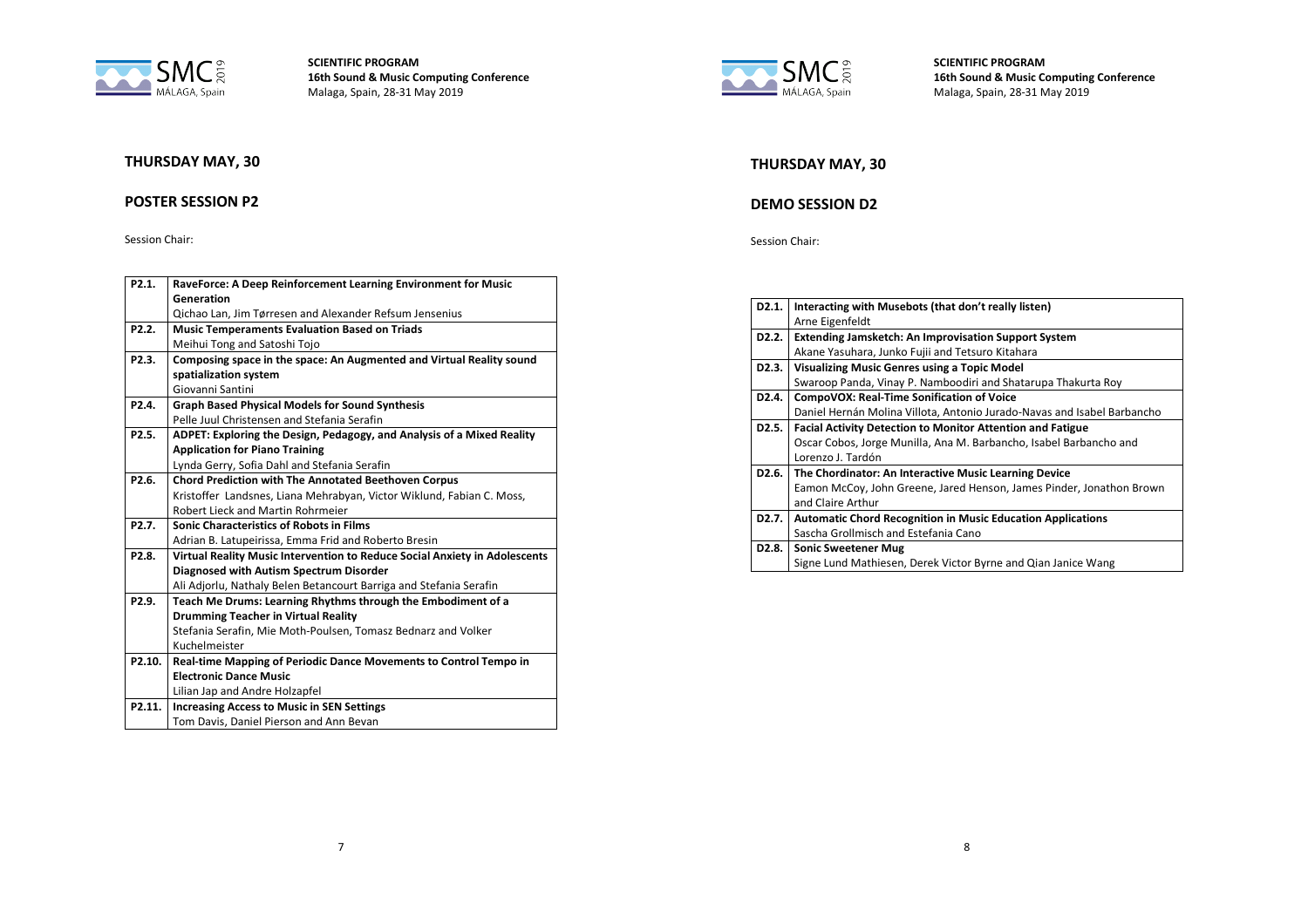

# **FRIDAY MAY, 31**

## **ORAL SESSIONS**

# **ORAL S6. Music information processing**

Friday, May 31 (09:00- 10:30) Session Chair:

| S6.1. | Learning to Generate Music with BachProp                          |
|-------|-------------------------------------------------------------------|
|       | Florian Colombo, Johanni Brea and Wulfram Gerstner                |
| S6.2. | <b>Offline Score Alignment for Realistic Music Practice</b>       |
|       | Yucong Jiang, Fiona Ryan, David Cartledge and Christopher Raphael |
| S6.3. | Piano Score-Following by Tracking Note Evolution                  |
|       | Yucong Jiang and Christopher Raphael                              |
| S6.4. | Adaptive Score-Following System by Integrating Gaze Information   |
|       | Kaede Noto, Yoshinari Takegawa and Keiji Hirata                   |
| S6.5. | Alternative Measures: A Musicologist Workbench for Popular Music  |
|       | Beach Clark and Claire Arthur                                     |

### **ORAL S7. Multimodality and (e)motions**

Friday, May 31 (12:00- 13:00) Session Chair:

| S7.1. | VocalistMirror: A Singer Support Interface for Avoiding Undesirable Facial<br><b>Expressions</b><br>Kin Wah Edward Lin, Tomoyasu Nakano and Masataka Goto |
|-------|-----------------------------------------------------------------------------------------------------------------------------------------------------------|
| S7.2. | Audiovisual perception of arousal, valence, and effort in contemporary<br>cello performance<br>Hanna Järveläinen                                          |
| S7.3. | Dancing dots - investigating the link between dancer and musician in<br><b>Swedish Folk Dance</b><br>Olof Misgeld, Andre Holzapfel and Sven Ahlbäck       |



**SCIENTIFIC PROGRAM 16th Sound & Music Computing Conference** Malaga, Spain, 28-31 May 2019

# **FRIDAY MAY, 31**

### **ORAL S8. Machine learning**

Friday, May 31 (14:30- 16:30) Session Chair:

| S8.1. | Conditioning a Recurrent Neural Network to synthesize musical instrument    |
|-------|-----------------------------------------------------------------------------|
|       | transients                                                                  |
|       | Lonce Wyse and Muhammad Huzaifah                                            |
| S8.2. | Predicting Perceived Dissonance of Piano Chords Using a Chord-Class         |
|       | <b>Invariant CNN and Deep Layered Learning</b>                              |
|       | Juliette Dubois, Anders Elowsson and Anders Friberg                         |
| S8.3. | <b>Belief Propagation algorithm for Automatic Chord Estimation</b>          |
|       | Vincent P. Martin, Sylvain Reynal, Dogac Basaran and Hélène-Camille         |
|       | Crayencour                                                                  |
| S8.4. | HMM-Based Glissando Detection for Recordings of Chinese Bamboo Flute        |
|       | Changhong Wang, Emmanouil Benetos, Xiaojie Meng and Elaine Chew.            |
| S8.5. | Towards CNN-based Acoustic Modeling of Seventh Chords for Automatic         |
|       | <b>Chord Recognition</b>                                                    |
|       | Christon-Ragavan Nadar, Jakob Abeßer and Sascha Grollmisch                  |
| S8.6. | From Jigs and Reels to Schottisar och Polskor: Generating Scandinavian-like |
|       | <b>Folk Music with Deep Recurrent Networks</b>                              |
|       | Simon Mossmyr, Eric Hallström, Bob L. Sturm, Victor Hansjons Vegeborn and   |
|       | Jonas Wedin                                                                 |
| S8.7. | <b>Modeling and Learning Rhythm Structure</b>                               |
|       | Francesco Foscarin, Florent Jacquemard and Philippe Rigaux                  |